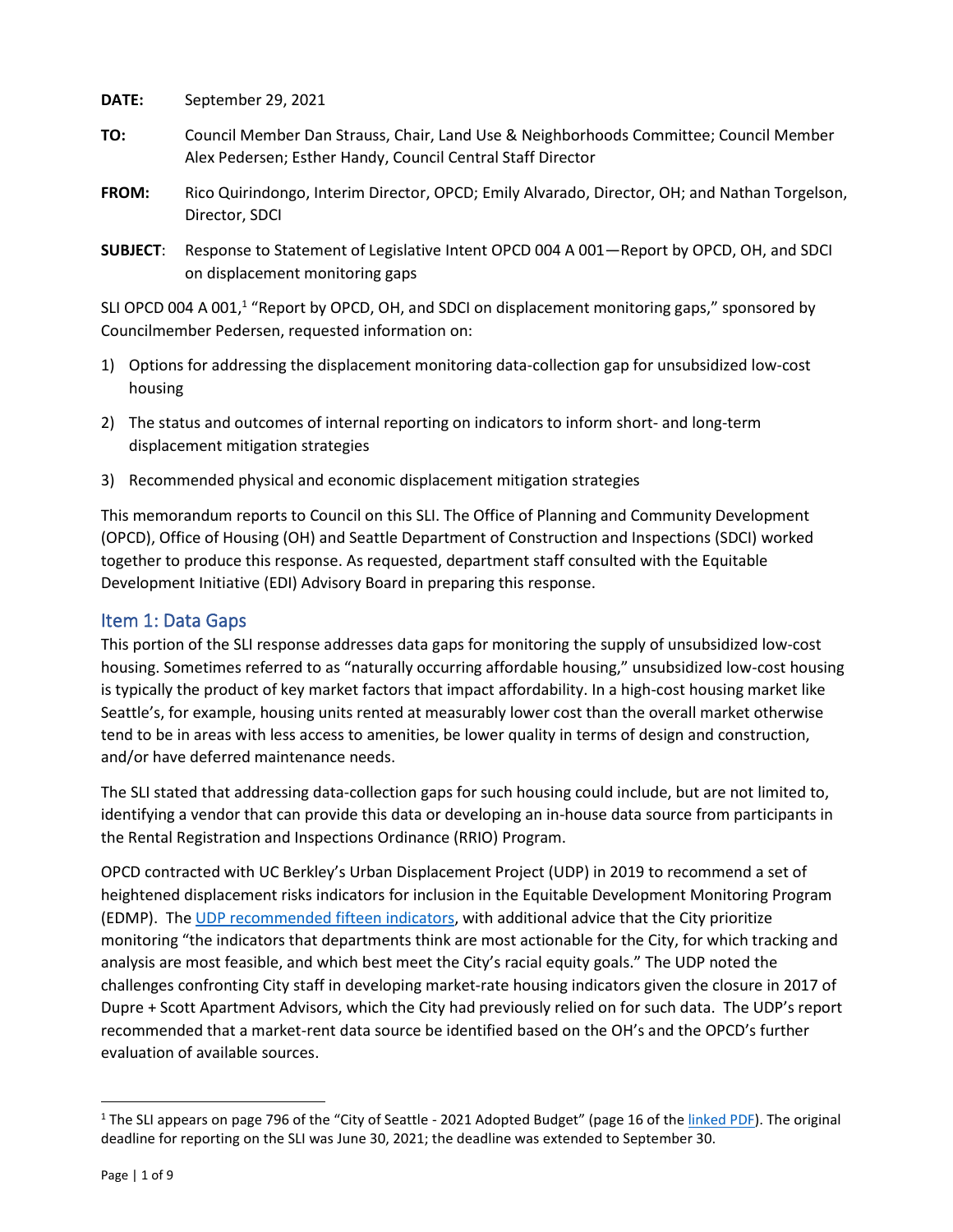## Evaluation of Existing Data Sources

OPCD launched the Equitable Development Monitoring Program in the fall of 2020 and OPCD and OH have been collaborating to evaluate available sources for an indicator on rents in unsubsidized housing to add to the [heightened displacement risk indicators in the EDMP.](https://population-and-demographics-seattlecitygis.hub.arcgis.com/pages/displacement-risk) This has involved looking for sources providing free, publicly available data along with evaluating sources that charge for data subscriptions, including two that OH currently uses to track affordability characteristics of market to inform policies and administer its programs.

Because the displacement risk indicators in the EDMP emphasize timeliness, we evaluated only the available sources that update data at least twice a year and with only a short time lag between data collection and release. Other considerations in evaluating data sources included the depth and breadth of rental market coverage, reliability of the data, the availability of data for neighborhood-level markets, and the availability of detailed data necessary for some of the monitoring and analyses we want to conduct.

Our evaluation has identified CoStar as the best available source of data to track trends in rents for unsubsidized units as one indicator of displacement risk in the EDMP. The following information summarizes key features of the CoStar database along with each of the other existing data sources we evaluated.

• **[CoStar](https://www.costar.com/costar-suite)**: CoStar is a national real estate data and analytics company. The CoStar database, available through a paid subscription, includes detailed information on multifamily rentals throughout Seattle and our broader metro area for a wide range of property sizes. OPCD does not currently have a subscription to CoStar, but the Mayor's 2022 Proposed Budget includes \$13,000 to pay for a subscription for OPCD.

BERK Consulting, Inc. used CoStar as the main source of data for examining the affordability of rents for unsubsidized multifamily units in th[e Market Rate Housing Needs and Supply Analysis](https://www.seattle.gov/Documents/Departments/OPCD/OngoingInitiatives/HousingChoices/SeattleMarketRateHousingNeedsAndSupplyAnalysis2021.pdf) prepared for the City in 2021. BERK also provided guidance for OPCD in using CoStar data as a primary source for ongoing monitoring.

The CoStar database includes very good coverage of apartment units in medium and large properties and also includes good (albeit less complete) coverage of units for small apartment complexes with 5 or more units. The inclusion of, and ability to break out data for, small complexes is a feature that distinguishes it from other sources of multifamily rent data. This is essential information for assessing and monitoring the affordability of Seattle's unsubsidized rental housing stock, especially given that rents in small complexes tend to be lower than rents in larger properties.<sup>2</sup> The inclusion of data for small complexes was important in identifying CoStar as the best data source for addressing the

<sup>&</sup>lt;sup>2</sup> A 2016 City report on th[e Affordability of Unsubsidized Rental Housing in Seattle](https://www.seattle.gov/Documents/Departments/OPCD/Demographics/AboutSeattle/2016UnsubsidizedHousingMonitoringReport.pdf) used Dupre+Scott data to analyze rents by property size. While less than a quarter of unsubsidized units in medium to large complexes were affordable to households with incomes equal to 80% of AMI, slightly more than half of units in small complexes were affordable at this income level. The shares of units affordable at 60% of AMI were much lower for *all* property sizes: a scant 3% of the units in medium to large complexes and only 13% of the units in small complexes were affordable at 60% of AMI. Single-family rents were the furthest out of reach for low-income households.

The already severe housing affordability crisis documented in the 2016 report has intensified. As reflected in in the more recent [Market Rate Housing Needs and Supply Analysis](https://www.seattle.gov/Documents/Departments/OPCD/OngoingInitiatives/HousingChoices/SeattleMarketRateHousingNeedsAndSupplyAnalysis2021.pdf#page=13) report that BERK Consulting Inc. prepared for the City, average market-rate rents increased steeply after the Great Recession until the onset of the COVID-19 pandemic. (Exhibit 5). Over the last decade, competition for units significantly outpaced housing supply.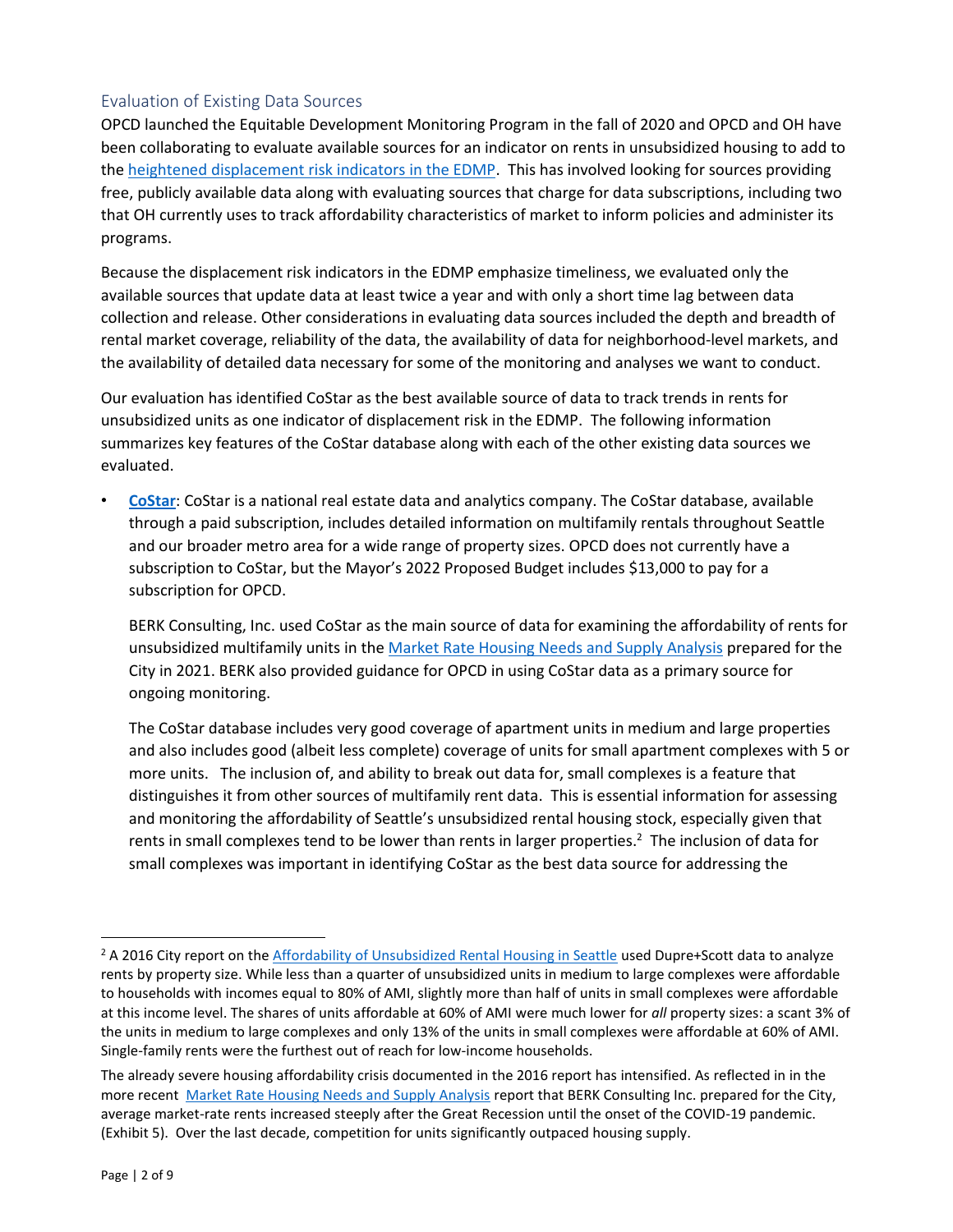unsubsidized rental data gap in the EDMP. (However, as described on the next page, market-rate rent data for 1- to 4-unit properties are not available from any of the data sources we identified.)

Other important features include the ability to use the database to examine the distribution of rents (e.g., what share of units can be afforded at 60% or 80% of area median income<sup>3</sup>) in addition to statistics such as average and median rents. The CoStar database also provides data at a variety of market geographies—including metro, city, and neighborhood levels—and can be tapped to look at rents for custom geographies (e.g., urban centers and villages and transit station areas). At the same time, it is important to note that CoStar imputes rents for individual properties for which they were unable to collect rent data. Data users need to be very cautious in interpreting site-specific data from CoStar given that the rent information for some properties in the CoStar database are estimates based on imputation rather than directly collected rent data.

While CoStar is the EDMP's best single source for addressing the unsubsidized rent data gap, other sources provide important information. In analyzing rents in unsubsidized housing, OPCD will integrate insights gleaned from multiple sources including several of the other sources described here.

A final note on the CoStar database is that it also provides access to real estate data for other sectors, such as rents for commercial space, which can be used monitor displacement risk for businesses and nonprofit organizations.

- **[Yardi Matrix:](https://www.yardimatrix.com/)** OH currently has a subscription to Yardi, which provides data and analytics for properties with 50 or more units at the market, neighborhood-level submarket, and property level. The data is gathered using property management software and is supplemented by phone surveys. OH regularly uses Yardi data for program administration and analysis purposes (e.g., for the Multifamily Tax Exemption Program) and has found that the Yardi data provides comprehensive coverage and reliable data for large rental properties.
- **[Commercial Analytics:](https://www.commercial-analytics.com/)** This local company formed after Dupre+Scott Apartment Advisors closed, specifically to provide a similar suite of data products, including reports on contract rent (that is, rent paid by existing tenants), vacancy, development, and sales. As was also the case with Dupre+Scott, Commercial Analytics provides data on contract rents down to the neighborhood level but does not provide property level data. Commercial Analytics provides data for medium to large properties, i.e., those with 20 or more units. OH has a subscription to Commercial Analytics but has found that this relatively new company has not achieved the kind of high coverage rates Dupre+Scott provided.
- **[Zillow](https://www.zillow.com/research/methodology-zori-repeat-rent-27092/)**: Zillow began publishing its Observed Rent Index (ZORI) in May of 2020. ZORI is the one rental metric in a larger set of housing market data that Zillow provides for free on its website. The ZORI is a repeat rent index designed to represent typical asking rents. It does not, however, provide information about the distribution of rents and therefore cannot tell us what percentage of units have asking rents below various thresholds. Zillow publishes the ZORI at the metro area level (for Seattle, this is the combined area of King, Pierce, and Snohomish counties) and for Zip Codes. This index does not breakout single-family and multifamily rentals. Given these limitations, ZORI is detailed enough to be the main data source for monitoring purposes.
- **[Real Page Analytics:](https://www.realpage.com/analytics/)** Real Page Analytics provides rent information for initial lease-ups as well as lease renewals. The data is gathered using leasing software and is supplemented by phone surveys. Real Page

<sup>&</sup>lt;sup>3</sup> See [Exhibit 33 in the 2021 report by BERK](https://www.seattle.gov/Documents/Departments/OPCD/OngoingInitiatives/HousingChoices/SeattleMarketRateHousingNeedsAndSupplyAnalysis2021.pdf#page=43) which uses CoStar data to show affordability levels of market rate rental units.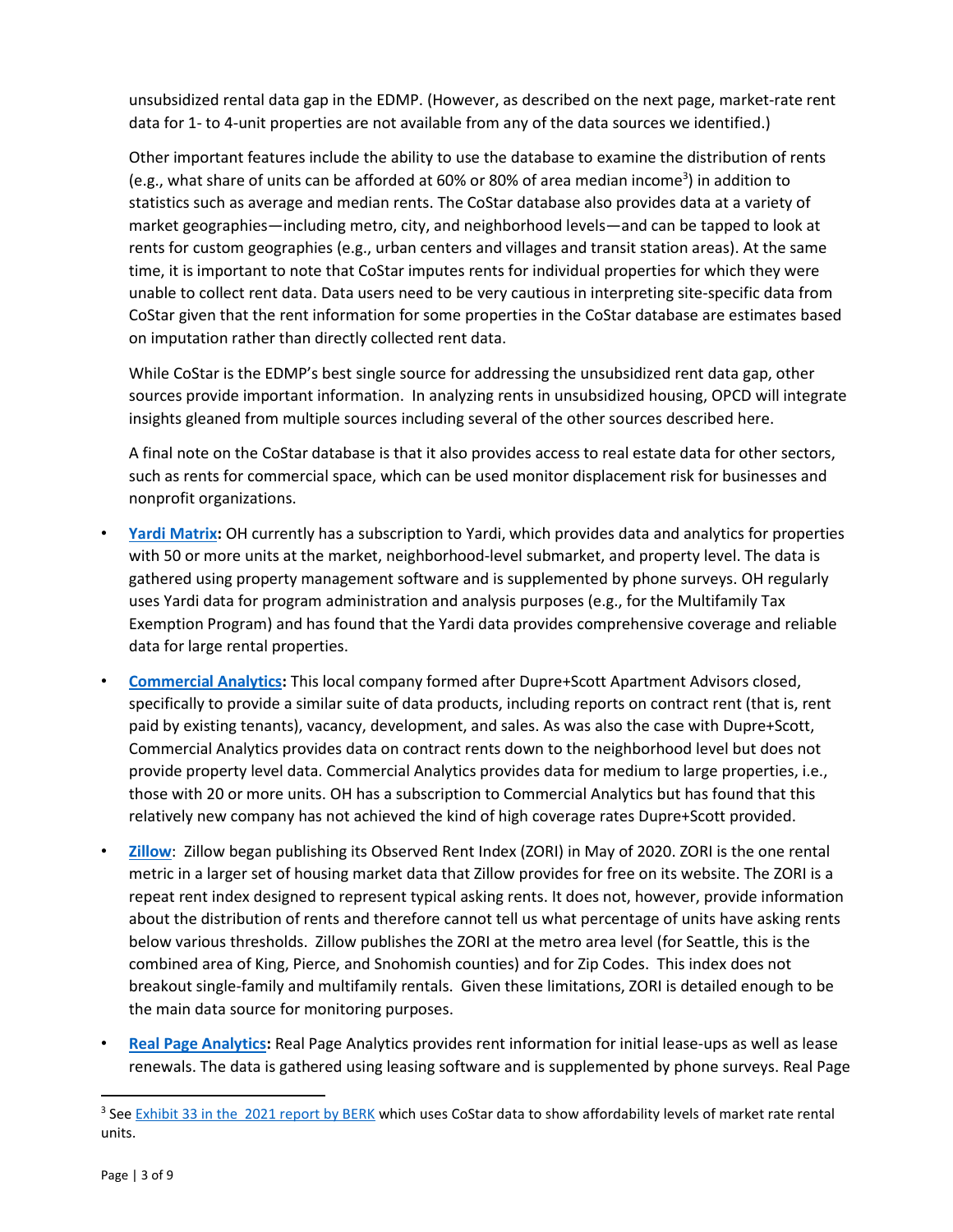provides analytics for properties with 20 or more units. Our departments are not currently subscribing to Real Page Analytics due to unanswered questions about coverage in the Seattle market area and due to the relatively high cost of the data.

*Remaining rent data gaps for unsubsidized units*—None of the data sources we found provide reliable data that would allow us to discern rents for unsubsidized very small (2- to 4- unit) multiplexes and single-family homes. However, the Census Bureau's American Community (ACS) does provide estimates on the rents households pay for different types of housing types and sizes, with breakouts for single-family homes, and units in 2- to 4-building structures, as well as units in larger building categories. While the ACS does not provide estimates specific to unsubsidized units, our departments will continue to use the ACS data for the insights these data provide into housing needs and supply.

None of the existing sources allow us to break out rents in special categories of housing such as ADUs and backyard cottages. Data is also unavailable on rents that roommates and housemates pay to leaseholders.

*Furthermore, while the sources discussed here provide aggregate data at different levels of detail, no existing source (or combination of sources) is comprehensive and accurate enough to accurately track the specific numbers of existing unsubsidized rental units by affordability based on household income level, especially for individual sites.*

## Evaluation of Expanding RRIO to Collect Data on Rents

The SLI requests information about whether the Rental Registration and Inspection Ordinance (RRIO) program could be expanded to collect site-specific rent data for tracking the supply of unsubsidized lowcost rental housing. While RRIO theoretically may provide an opportunity to supplement our data on the changing supply of low-cost unsubsidized housing, there are a number of challenges and questions that would need to be resolved before pursuing this option.

RRIO is a City regulatory program that helps ensure rental housing is safe and meets basic maintenance standards. RRIO requires that rental housing be registered with SDCI and inspected at least once every five to ten years. RRIO registrations and program administration is tracked in Accela, SDCI's permitting software system. Property owners can register online or via mail.

RRIO registration requires property owners to provide basic information on their property including property address, contact information, and number of units. There are currently 30,000 properties registered with RRIO; those properties contain about 150,000 units. Rental registrations are required to renew every two years with rolling due dates throughout the year. The Rental Registration and Inspection Ordinance does not currently authorize collection of market information by the City. Legal analysis would be needed to determine if this regulatory program can require rent data that is not directly related to the purpose of the program and the ordinance would need to be amended to authorize collection of rent data.

The collection of rent data through RRIO would also pose significant and costly administrative and IT challenges. Major changes to the registration process would be needed for it to function as an ongoing source of residential market data. The process would need to be designed to ensure the data is high quality and comparable to what is provided by other reputable market analytics organizations. This would necessitate a deep understanding of the data needed for market analysis. This would also require tools for validating the accuracy of the information provided by property owners and follow up and enforcement if inaccurate information is provided. IT would need to create a way for property owners to upload rent rolls to Accela as well as processes for cleaning, analyzing, and reporting the data.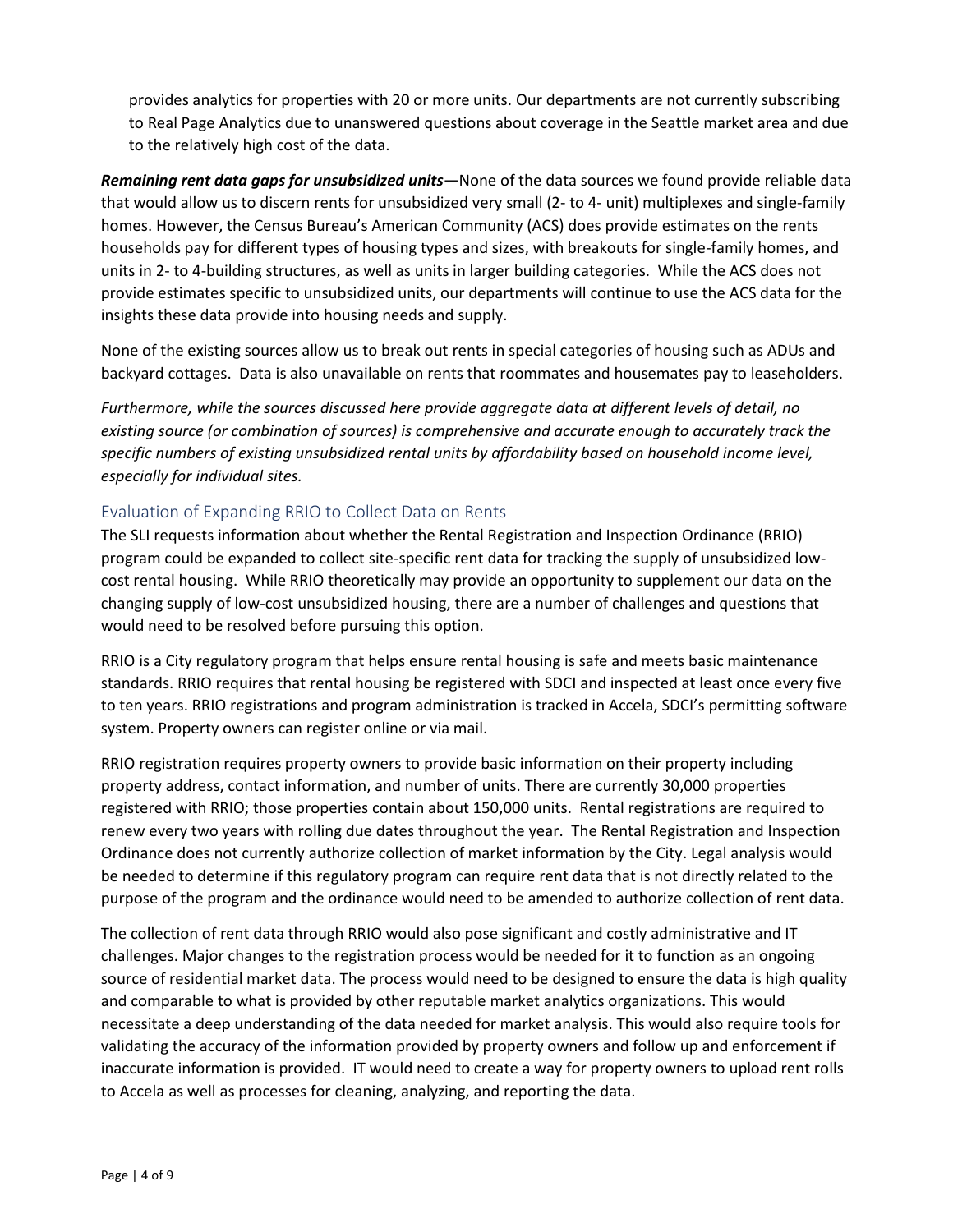Assuming the City could implement a data collection system that meets those needs, it would take years to collect sufficient rent information across Seattle submarkets and property types to match or exceed the coverage rates of existing companies that specialize in housing market data. Since information is currently collected only every two years, it would take two years or more to obtain a complete initial data set and longer to identify trends for monitoring. These are some of the same issues OH is grappling with as it endeavors to collect market rent information from MFTE property managers.

# Item 2: Reporting on indicators to inform displacement mitigation strategies

Data and analysis on housing needs, market trends, displacement risks, and demographics play an important role in shaping displacement strategies.

OPCD launched the Equitable Development Monitoring Program in September 2020. OPCD uses an integrated website t[o report findings from EDMP,](https://population-and-demographics-seattlecitygis.hub.arcgis.com/pages/indicator-projects) with the with the Displacement Risk Indicators dashboard as one of three components.

The [Displacement Risk](https://population-and-demographics-seattlecitygis.hub.arcgis.com/pages/displacement-risk) Indicators are designed to provide timely insights into which groups of households are most affected and where *heightened* displacement risk is currently concentrated to help the City respond in a nimble manner to reduce displacement risks and harms.<sup>4</sup>

The two other components of the EDMP:

- Report on [Community Indicators of Equitable Development](https://www.seattle.gov/Documents/Departments/OPCD/Demographics/CommunityIndicatorsReport2020.pdf) to gauge progress on housing affordability, neighborhood livability, transportation, and education and economic opportunity; and
- Provide information on [Neighborhood Change](https://population-and-demographics-seattlecitygis.hub.arcgis.com/pages/neighborhood-change) to enable the displacement risk and community indicators to be understood in the context of historical context and recent shifts in neighborhood demographics.

These three components of the EDMP work together to inform strategies to combat displacement and more equitably address Seattle's affordability and livability challenges.

The EDMP is an ongoing resource for both City elected officials and staff and for community-based organizations. Interdepartmental collaboration, stakeholder engagement, and community involvement are key parts of the EDMP. The EDI Advisory Board and Seattle Planning Commission have special roles advising on the design of the indicators and ongoing evolution of the EDMP.

Upon receiving the UDP's recommendations, OPCD commenced constructing the indicators recommended by UDP that could be constructed with readily available data from the American Community Survey, Accela (the City's permit tracking system), and records from the King County Department of Assessments. OPCD is currently tracking nine indicators in the EDMP Displacement Risk Dashboard that use these data sources; the table below lists those indicators in the left column. The column on the right shows additional indicators OPCD is currently developing or exploring with the aim of adding these indicators. Several of these—including the indicator related to market-rate rentals—were recommended by the UDP, while

<sup>4</sup> The EDMP responds to direction from multiple sources. The initial direction for creating the EDMP came from [Resolution 31577,](http://clerk.seattle.gov/search/resolutions/31577) which called for stronger integration of racial equity in the Comprehensive Plan along with monitoring of displacement risk and equity indicators. Accordingly, the Equitable Development Implementation Plan outlined the approach for monitoring and the Comprehensive Plan solidified the City's commitment conducting this monitoring on an ongoing basis.

Additionally, [Executive Order 2019-02](https://durkan.seattle.gov/wp-content/uploads/sites/9/2019/02/2019-02-20-Executive-Order-2019-02-Affordability-and-Anti-displacement.pdf) on Actions to Increase Affordability and Address Residential Displacement identified the EDMP as a source of data to help guide work by City departments on these fronts.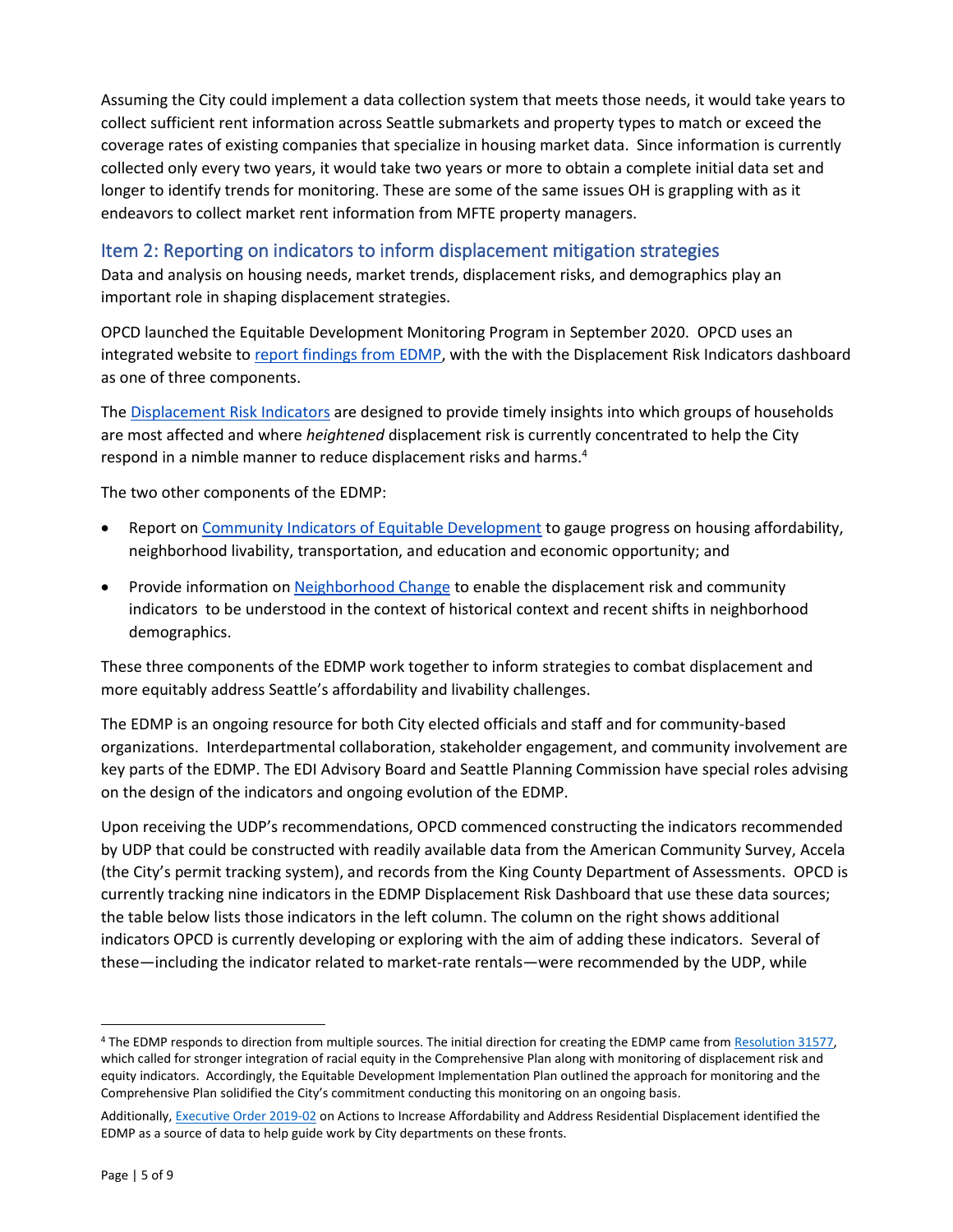others have been identified based on additional work and collaboration between City departments and with local partners.

| Monitoring Displacement Risk Indicators in the EDMP |                                                                                                 |                                                                                                                            |                                                      |
|-----------------------------------------------------|-------------------------------------------------------------------------------------------------|----------------------------------------------------------------------------------------------------------------------------|------------------------------------------------------|
| Indicators currently included in dashboard          |                                                                                                 | Other indicators currently being developed or<br>researched                                                                |                                                      |
| $\bullet$                                           | Housing cost burden (American Community<br>Survey)                                              | Market-rate rent increases and affordability of<br>source; will add soon.                                                  | unsubsidized rental units-CoStar identified as best  |
|                                                     | Affordability and availability of rental housing<br>(American Community Survey)                 | Displacement-related reasons households have<br>moved from homes in Seattle-analyzing data                                 | from Puget Sound Regional Household Travel Survey    |
|                                                     | <b>Tenant Relocation Cases (SDCI Accela Database)</b>                                           | Eviction filings-requesting to use data collected<br>by King County Bar Association's Housing<br><b>Justice Project</b>    |                                                      |
| ٠                                                   | <b>Condo conversion applications (SDCI Accela</b><br>Database)                                  | and Seattle Public Utilities to develop indicator(s)                                                                       | Utility bill arrears-working with Seattle City Light |
| $\bullet$                                           | <b>Foreclosures</b> (King County Department of<br>Assessments)                                  | Commercial rent and rent change-aiming to fill<br>data gap; CoStar identified as best source                               |                                                      |
| ٠                                                   | <b>Applications for Early Design Guidance (SDCI</b><br>Accela Database)                         | Loss of cultural spaces-aiming to fill data gap<br>through community-based research and<br>interdepartmental collaboration |                                                      |
| $\bullet$                                           | Housing construction permits (SDCI Accela<br>Database)                                          |                                                                                                                            |                                                      |
|                                                     | Single-family sales price and change in price (King<br><b>County Department of Assessments)</b> |                                                                                                                            |                                                      |
| ٠                                                   | <b>Home flipping</b> (King County Department of<br>Assessments)                                 |                                                                                                                            |                                                      |

From research and discussions with the community, we know that rent increases are a primary driver of displacement; monitoring data on the supply and affordability of unsubsidized rental housing is critical for informing policy and programs to mitigate displacement. Along with establishing more regular reporting of the displacement risk indicators, adding an indicator on rents in unsubsidized rental units is one of OPCD's top priorities for further development of the EDMP.

The EDMP continues to emphasize community engagement; as OPCD presents findings from EDMP, we are gathering feedback to identify how we can improve the indicators and make ongoing reporting as useful as possible. In response to input from the EDI Advisory Board and others, we are also hoping to integrate community-based participatory research to complement the quantitative indicators, recognizing that people most impacted by displacement and low access to opportunity know their own communities best.

Some examples of the EDMP's use by the City to date include the following:

• The EDMP is a resource for departments preparing [RSJI](https://www.seattle.gov/rsji/resources) Racial Equity Toolkits. The Seattle Office for Civil Rights features the EDMP on its list of Racially Equitable Decision-Making Data Tools for COVID-19 Response.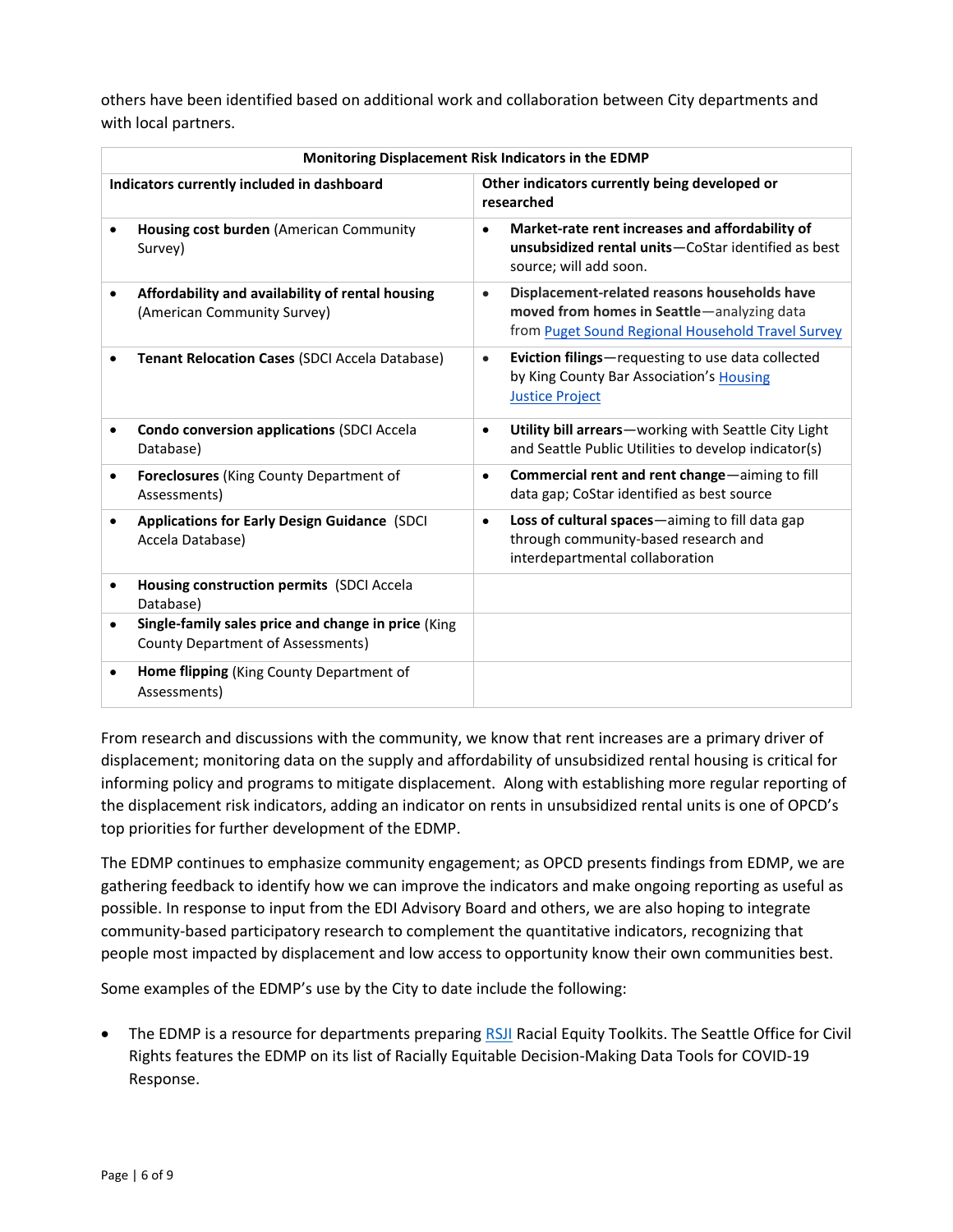- Departments tapped reporting from the EDMP in providing technical assistance to support the [Equitable Communities Initiative Task Force](http://www.seattle.gov/equitable-communities-initiative/background) in crafting recommendations to help communities recover from pandemic-induced impacts, withstand displacement pressures, and thrive over the long-term.
- The City's [Innovation and Performance Team](https://www.seattle.gov/innovation-performance) (IP) is leveraging the EDMP to update Affordability and Livability reporting fo[r Performance Seattle](https://performance.seattle.gov/stories/s/596j-asv2), the "central dashboard where City of Seattle residents can see what their City is doing to make their lives better."
- The EDMP and the 2035 Growth & Equity Analysis were among the background materials the City provided PolicyLink staff for the [Racial Equity Analysis](https://seattle.legistar.com/View.ashx?M=F&ID=9611821&GUID=81FE334E-2E8E-4EDE-8CD1-4EB80458233E) they prepared to help the City consider outcomes for BIPOC communities associated with the Comprehensive Plan's Urban Village Strategy.

The displacement risk indicators in the EDMP complement the Displacement Risk Index in the [Seattle 2035](http://www.seattle.gov/documents/departments/opcd/ongoinginitiatives/seattlescomprehensiveplan/finalgrowthandequityanalysis.pdf)  [Growth & Equity Analysis.](http://www.seattle.gov/documents/departments/opcd/ongoinginitiatives/seattlescomprehensiveplan/finalgrowthandequityanalysis.pdf) That index provides a longer-term view of displacement risk based on neighborhood characteristics including but not limited to the presence of vulnerable populations, the presence of amenities that tend to increase real estate demand, development potential, and median rent. These results inform the development of the Growth Strategy in the Comprehensive Plan and the identification of displacement risk mitigation strategies suitable for each category of urban village. The Displacement Risk Index also plays a major role in guiding investments by the City's Equitable Development Initiative, which places a special priority on supporting communities in neighborhoods with high risk of displacement.

Both the EDMP and an updated Growth & Equity Analysis will be key resources for informing the next major update of the City's Comprehensive Plan, which is due in 2024. The Plan update will address housing needs over the next 20-year planning period. The development of the update will include refreshing the housing needs and supply analysis in the Plan's Housing Appendix. It will also include updating the Displacement Risk Index in the Growth and Equity Analysis that informed the most recent major update in 2016, incorporating displacement mitigation in growth strategy alternatives, and incorporating strengthened policies to prevent and mitigate displacement.

## Item 3: Displacement Mitigation Strategies

Here we highlight some of the strategies that OH, SDCI, OPCD, and other City departments are implementing to mitigate residential and economic displacement.

## Long Term Affordable Rental Housing Development and Ownership Opportunities

Displacement prevention and mitigation is a key element of the Office of Housing's mission and is accomplished through investments in affordable housing, rental assistance, and homeowner stabilization programs.

Seattle housing policies emphasize a balanced approach to targeting investments that ensures housing choice and affirmatively furthers fair housing and, in certain cases, is paired with community preference. Some investments promote new affordable housing options in neighborhoods where low-income residents, including many people of color, face displacement due to rising rents and gentrification. This helps sustain cultural communities and enables residents to stay in their neighborhoods as transit and other improvements are made.

In 2020, the Office of Housing invested over \$115 million to create over 1,300 affordable rental and forsale homes in neighborhoods across Seattle. These permanently affordable housing investments provide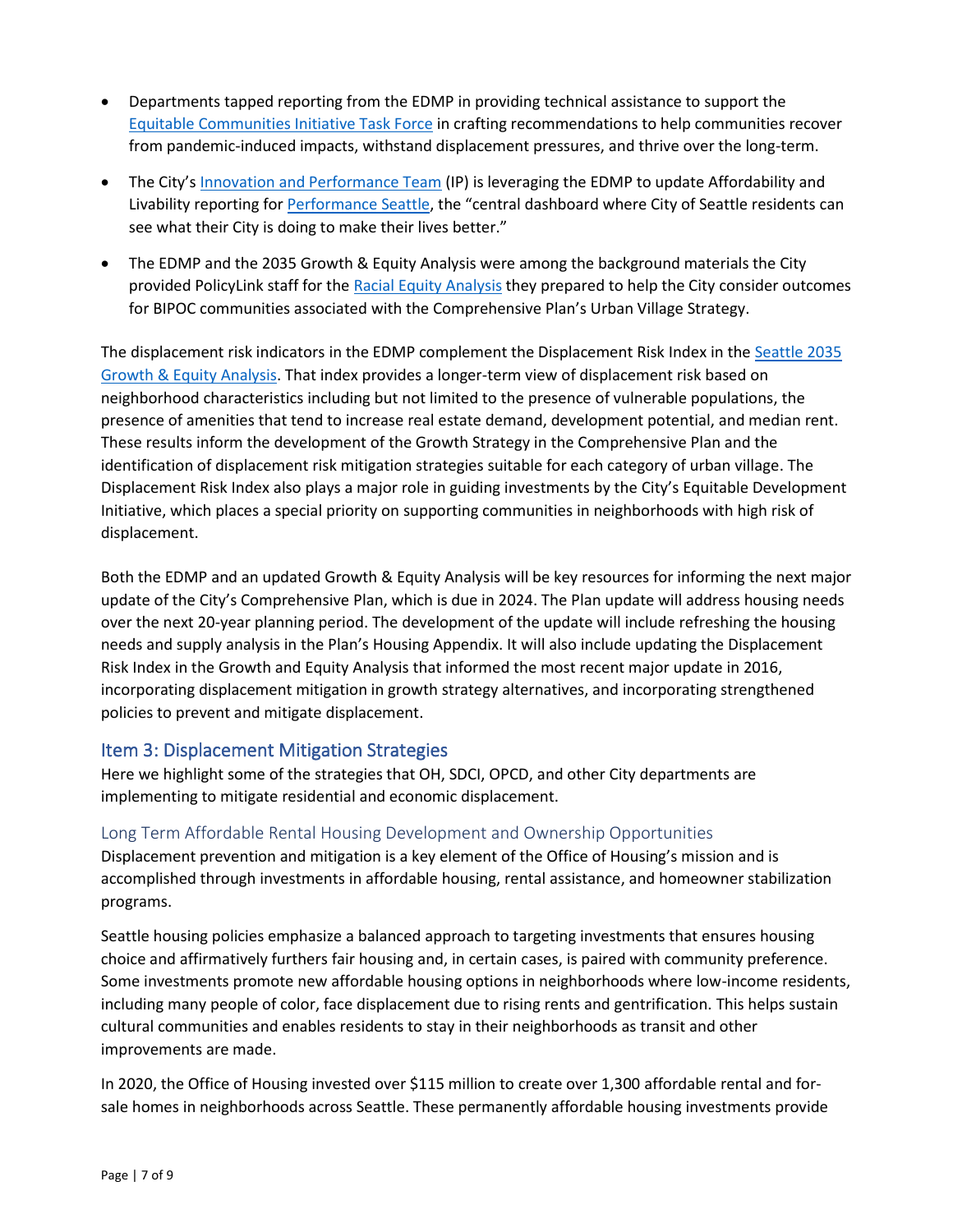families and individuals that have been displaced or are at risk of displacement the opportunity to return to, or stay in, the neighborhoods of their choice.

OH-funded affordable housing involves partnerships with community-based organizations, including nonprofit agencies led by members of Black, Indigenous, or People of Color communities, to ensure housing that is responsive to community needs. In addition, coordinated funding and planning across City departments and other agencies enables co-location of amenities and services that promote community wellness (e.g., healthcare, childcare, education labs, job training, and access to amenities critical to quality of life such as transit, parks/open space, community centers, nutritious food options).

Recent examples of OH's ongoing place-based approach to affordable housing and community wellness include:

- [Mount Baker station area redevelopment.](https://www.seattle.gov/housing/programs-and-initiatives/mt-baker-station-area-development) The City of Seattle and Sound Transit are working in partnership with community stakeholders and a consultant team to develop preferred site features for the City's Mount Baker sites and the Sound Transit East Portal site. In June 2020, the University of Washington transferred to the City three parcels adjacent to the Link light rail station, including the former UW Laundry site. The Mount Baker station area site will provide affordable housing, childcare, and an early learning research facility.
- [Rainier Valley affordable homeownership opportunities.](https://www.soundtransit.org/system-expansion/creating-vibrant-stations/transit-oriented-development/rainier-valley) Based on community feedback, OH is pursuing opportunities to make several sites formerly owned by Sound Transit available for the development of affordable homes for purchase.
- [South Park affordable housing development.](https://durkan.seattle.gov/2021/07/mayor-durkan-applauds-city-councils-unanimous-passage-of-legislation-to-authorize-acquisition-of-land-in-south-park-for-affordable-housing/) OH's acquisition of land in South Park for future affordable housing development is the latest City investment in this neighborhood. Seattle Parks & Recreation, Seattle Public Utilities, Seattle Department of Transportation, and OPCD have all made recent or upcoming investments in South Park. These investments are being made in direct response to the community's anti-displacement and environmental justice goals stated in the Duwamish Valley Action Plan, which is stewarded by the Office of Sustainability and Environment.

OH-supported homeownership programs reduce cultural displacement by enabling buyers with low incomes to purchase a home within Seattle. In recent years, OH has funded an increasing amount of permanently affordable for-sale housing. Additionally, OH's homeowner stabilization programs, such as foreclosure prevention, home repair, and weatherization ensure that homeowners can stay safely and stably housed.

## Tenant Protections

The City's array of tenant protections also helps mitigate displacement. For example, the *Tenant Relocation Assistance Ordinance* provides financial assistance to low-income households displaced due to development. The *Just Cause Eviction Ordinance* prohibits evictions during the winter and school year and limits the times and reasons tenants can be required to move. *Right to Counsel* provides tenants with legal representation that can help prevent evictions or negotiate better move-out terms.

#### Equitable Development

The City's [Equitable Development Initiative](https://www.seattle.gov/opcd/ongoing-initiatives/equitable-development-initiative) (EDI) has two primary goals: to support community strength and stability in the face of displacement, and to create great neighborhoods with access to all. Guided by this framework, EDI provides a range of assistance to community-based organizations including help with organizational capacity, capital expenses, and property acquisition. Funding supports community-driven efforts with an emphasis on serving BIPOC communities and other marginalized populations at high risk of